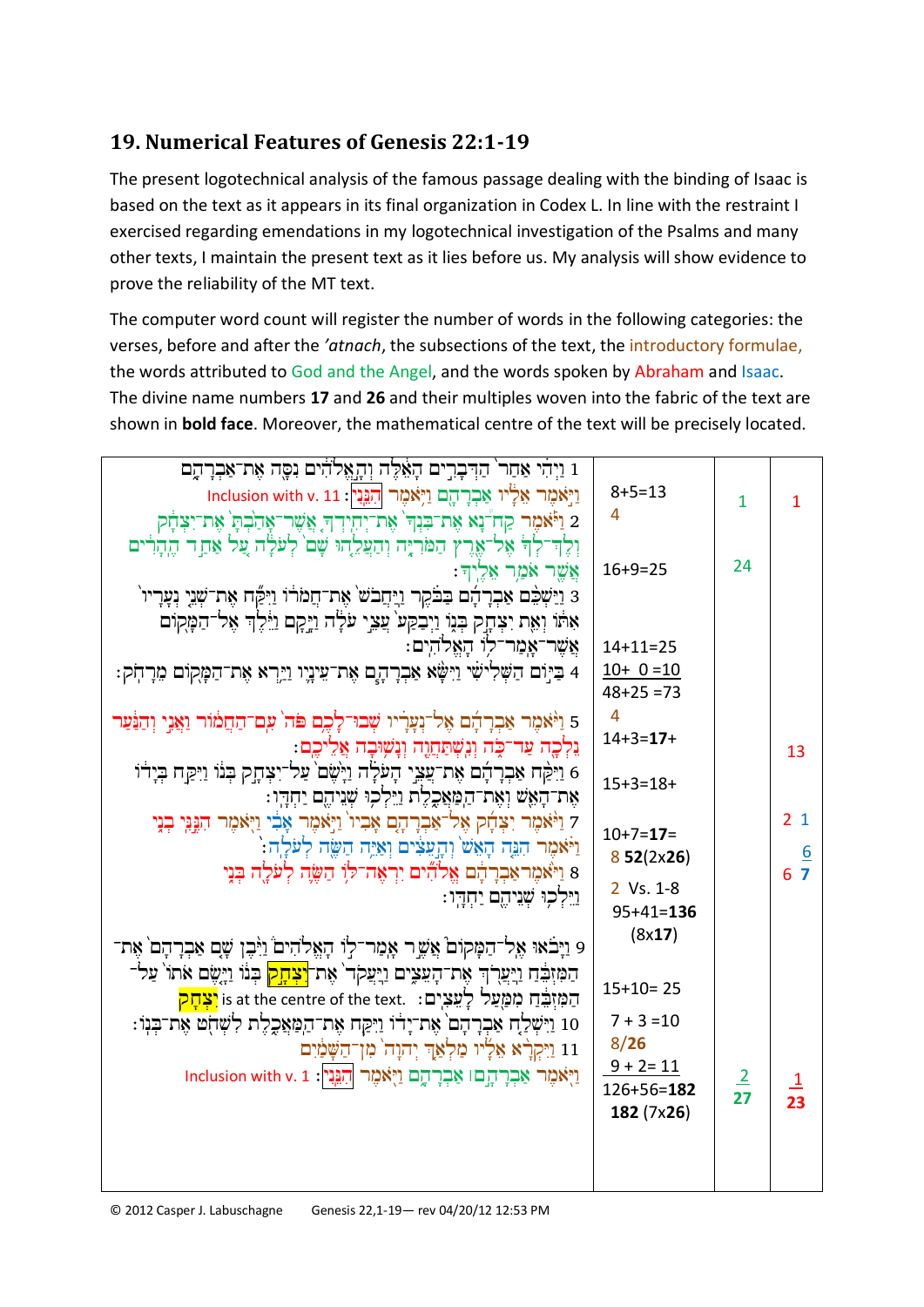| 12 וַיֹּאמֶר אַל־תִּשְׁלַחְ יָדְךָ אֶל־הַנַּּעַר וְאַל־תַעַשׂ לְוֹ מְאִוּמָה<br>כִּיו עַתֲה יָדִ֫עְתִי כִּי־יְרֵאָ אֱלֹהִים אַתְּה וְלִא חָשֲׂכֶתָ אֶת־בִּנְדִּ`<br>אֶת־יְחִידְךָ מִמֶּנִי:<br>13 וַיִּשָּׂא אַבְרָדָם אֶת־עִינְיו וַיַּרְא וְהִנֵּה־אַיִל אַחַר נָאֱחָז בַּסְּבֵךְ<br>בְקַרְנָיו וַיֵּלֶךְ אַבְרָהָם וַיִּקַח אֶת־הָאַיִל וַיַּעֲלֵהוּ לְעֹלֶה תַּחַת בְּנִוֹ:<br>14 וַיִּקְרֶא אַבְרָדְםָ שֵׁם־הַמָּקוֹם הַהָוּא יְהֹוֵהו יִרְאֶה<br>אֲשֶׁר`יֵאָמֶר הַיּׂוֹם בְּהַר יְהוֶה יֵרְאֶה:                                                                                                                                                                                                                  | $\mathbf{1}$<br>$10+14=24$<br>$11+9=20$<br>$7+6=13$<br>$28+29=57$                                                 | 23                                 |  |
|------------------------------------------------------------------------------------------------------------------------------------------------------------------------------------------------------------------------------------------------------------------------------------------------------------------------------------------------------------------------------------------------------------------------------------------------------------------------------------------------------------------------------------------------------------------------------------------------------------------------------------------------------------------------------------------------------------------------|-------------------------------------------------------------------------------------------------------------------|------------------------------------|--|
| 15 וַיִּקְרֶא מַלְאַךְ יְהוֶה אֶל־אַבְרָהֶם שֵׁנֶית מִן־הַשָּׁמְיִם:<br>16 וַיְּאמֶר בִּי נִשְׁבֵעְתִי נְאָם־יְהוֶה כִּי יָעַן אֲשֶׁרָ עָשִׂיתָ`<br>אַת־הַדָּבָר הַזֶּה וְלִא חָשָׂכְת אֶת־בִּנְךְ אֶת־יְחִידֶךְ<br>17 קּי־בְרֵךְ אֲבְרֶכְךְ וְהַרְבָּה אַרְבֶּה אֶת־זַרְצָךְ כְּכוֹכְבֵי הַשָּׁמַיִם `<br>וְכַחוֹל אֲשֶׁר עַל־שָׂפָת הַיֶּם וְיִרָשׁ זַרְעֲדֹ אֶת שַׁעַר אֹיְבְיו:<br>18 וְהִתְבְּרֵכִוּ בְזַרְעֲדֹּ כָּל וּוֹיָי הָאֱרֶץ עֵכֶּבְ אֲשֶׁר שָׁמַעְתָּ בְּקֹלִי:<br>19 וַיֶּשֶׁב אַבְרָהָם אֶל־נְעָרָיו וַיְקָמוּ וַיֵּלְכְוּ יַחְדָו אֶל־בְאֵר שָׁבַע וַיֵּשֶׁב<br>אַבְרָהֶם בִּבְאֶר שֶׁבַע: פּ<br>Vv. 15-19 $39a + 29b = 68 (4 \times 17)$<br>For the significance of the 39 see Observation 6 below. | $5+3=8$ 8<br>1/10<br>$5 + 13 = 18$<br>$14+5=19$<br>$5+4=9$<br>$10+4=14$<br>Grand total<br>Vv. 1-19<br>193+114=307 | 17<br>19<br>$\frac{9}{68}$<br>4x17 |  |

## **Observations**

- 1. The arithmetic middle of the 307 words is constituted by the name יָצְהַקְ 307 = **153** + **1** + **153**. Since the number **153** is a multiple of the divine name number **17** (9 x **17**), it symbolically expresses God's presence. This means that the author used this particular organization of the text to demonstrate Isaac's position in the fateful situation of his binding on the altar: he is surrounded by God's presence guaranteeing his safety. This vividly recalls the position of the psalmist 'in a valley of deepest darkness' (Psalm 23) where the words בי־אֲתָּה עְמֵדִי, 'for you are with me', are positioned at the mathematic centre of the text flanked by **26** words on either side:  $55 = 26 + 3 + 26$ , the other divine name number. See my analysis of [Psalm 23.](http://www.labuschagne.nl/ps023.pdf)
- 2. The fact that vv. 1-8, dealing with the journey of Abraham and Isaac to 'the place', are made up of precisely **136** words (8 x **17**) strongly suggests that we have to do with a consciously designed literary unit sealed by the name of God.
- 3. Within this passage vv. 5-7 stand out as being composed of **52** words (2 x **26**), with **17** words in v. 5 as well as in v. 7. Moreover, the **17** words of v. 7 have **68** (4 x **17**) letters, which is not a matter of chance since a similar case is to be found in v. 14 and such devices occur also in several other texts, especially in the book of Psalms.